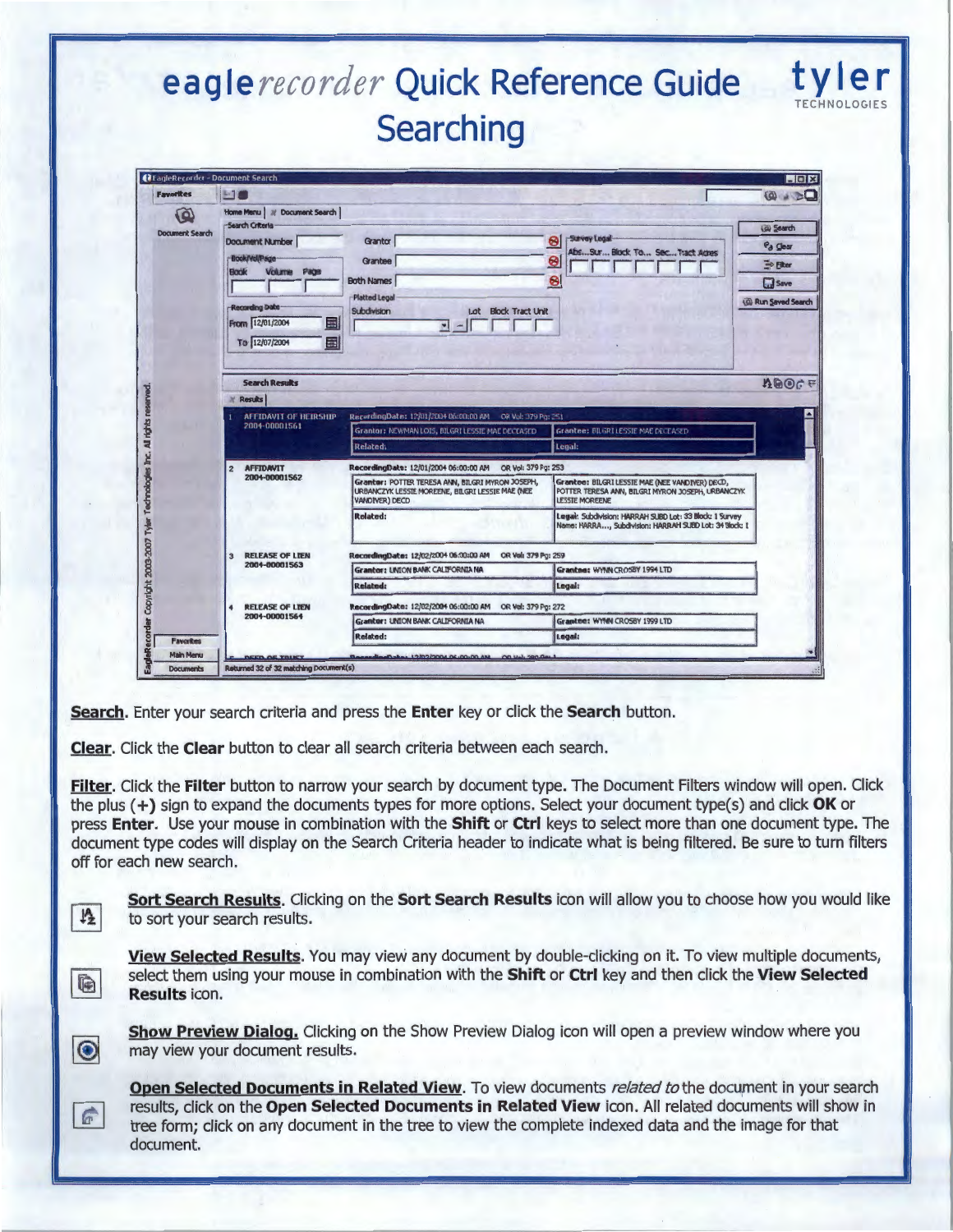# **eagle** *recorder* **Quick Reference Guide Searching**



The easiest way to search is by Document Number or by Book, Volume and Page (when applicable). Inputting either of these will bring up the document you are looking for, as well as any documents relating to it. If you do not have either of these numbers available, you can use any combination of fields on the Document Search screen to define a search. This allows you to limit the search results to only the documents with the data you specified.

The following search bins are available to you for searching.

**Recording Date.** The Recording Date field is actually two fields- a **FROM** and a **TO** field. To search on only one day, enter the same date into both fields. You can use the calendar function to select a date by clicking on the calendar to the right of a date field and selecting the date or you can enter the dates by typing them in.

**Grantor/Grantee/Both Names.** Enter the name into the **Grantor, Grantee or Both Names** field. The **Both Names** field will search on that name whether it is in the **Grantor OR Grantee** field. If you enter the same name into the **Grantor** and **Grantee** fields, the system will search on that name where it exists in BOTH fields.

EagleRecorder allows two types of searching: **Basic Searching** and **Advanced Searching. Basic Searching** is indicated by a red circle to the right of the field. When using **Basic Searching,** the system searches for all names that match your search criteria. Wildcards are not permissible in basic searching. To use **Advanced Searching,** click on the red circle icon; it will change to a tilde  $(\sim)$ . Advanced Searching uses different wildcards and syntax to help you find the document you are looking for. See the **Advanced Searching Operators** section below.

**Subdivision/Lot/Block/Tract/Unit/Abstract/Survey/Block/Township/Section/Tract/Acres.** Enter any information you have into the corresponding legal field. You may utilize the drop-down lists where available. You may then add additional search criteria or run the search.

Enter any information you may have into these fields; you may then add additional search criteria or run the search.

## **Advanced Searching Syntax**

A blank space between words is treated as an "or". Ex: CHARLIE BROWN will return all documents containing either CHARLIE or BROWN.

- " " Double quotes ("") may be used for grouping words into an exact search. Ex: "CHARLIE BROWN" will return all documents with CHARLIE BROWN found in the same field. It will not return documents if the names are separated or not an exact match. It will not return, for example, CHARLIE L. BROWN or CHARLIE BROWNING.
- + The plus sign ( +) requires that the term after the + exist. Ex: +CHARLIE +BROWN will return only documents containing both CHARLIE and BROWN somewhere in the document. They do not have to be next to each other or even in the same field.
- The minus sign  $(-)$  indicates that the term after the  $-$  is prohibited. Ex: CHARLIE  $-BROWN$  will return all documents containing the name CHARLIE, but not the name BROWN.
- \* The asterisk (\*) is used to perform a multiple character wildcard search. Ex: CHARL\* will return CHARLES, CHARLIE or CHARLOTTE.
- ? The question mark(?) is used to perform a single character wildcard search. Ex: CHRISTENS?N will return CHRISTENSEN or CHRISTENSON.
- <sup>*tv*</sup> The tilde (~) followed by a number performs a proximity search. Ex: "CHARLIE BROWN"~1 will return all instances of CHARLIE and BROWN being one word away from each other, like CHARLIE Q BROWN or CHARLIE JAMES BROWN.
- \$ The dollar sign (\$) is used for a "sounds like" function. Ex: CHARLEY\$ will return CHARLIE.